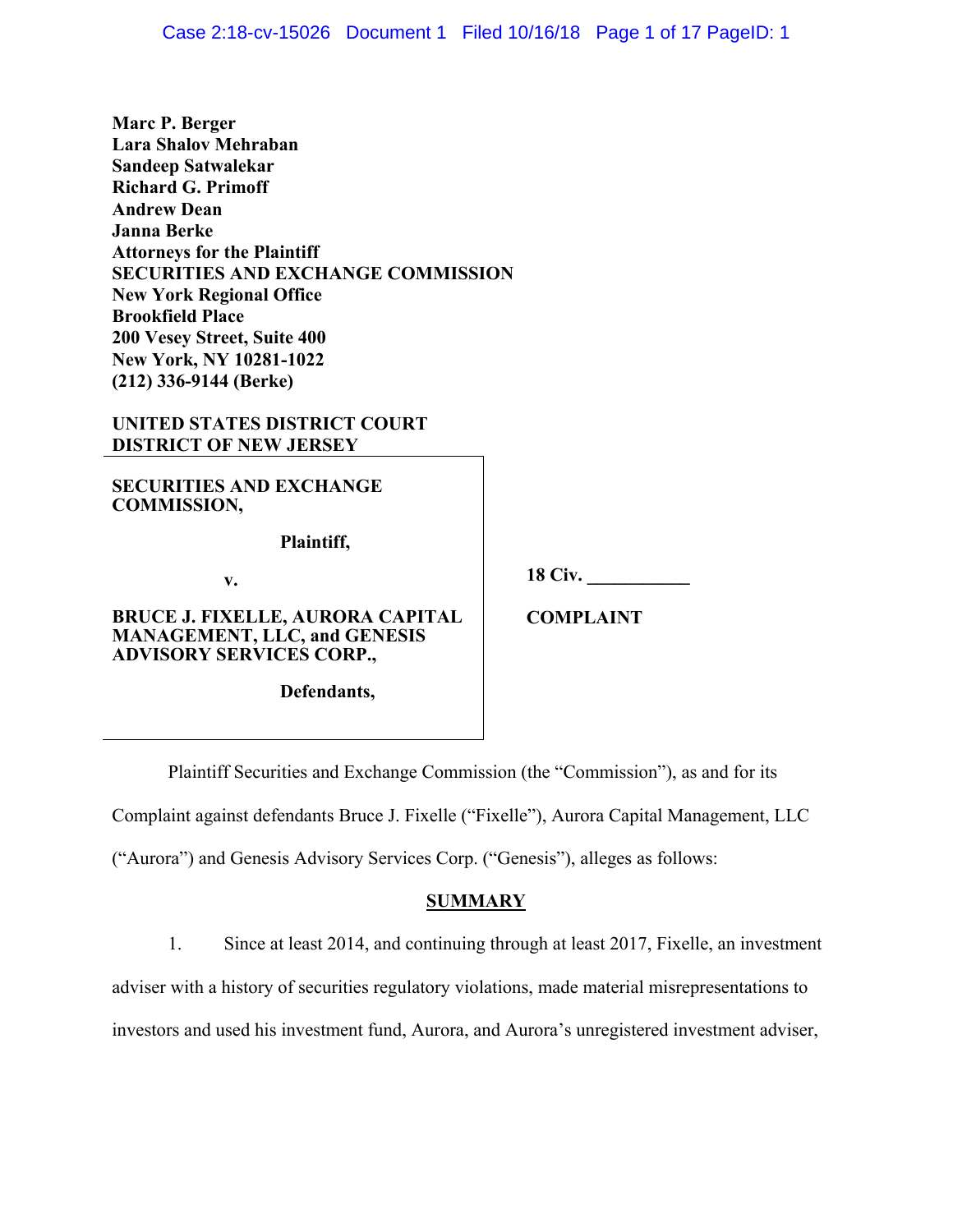#### Case 2:18-cv-15026 Document 1 Filed 10/16/18 Page 2 of 17 PageID: 2

Genesis, to perpetrate a scheme to misappropriate investor funds. The victims of Fixelle's scheme were long-time friends and acquaintances, whose trust he earned through association in at least one local community group. To these unsophisticated investors, Fixelle touted an investment strategy that consisted of buying securities in initial and secondary securities offerings, and selling them before the end of the initial trading day. He told his prospects that his strategy ensured that he maintained liquidity for his clients at the end of each trading day and reduced risk by not holding the securities overnight. He also told investors that he achieved substantial, positive returns.

2. In reality, by 2014, Fixelle had suffered earlier disastrous investment losses based on his trading strategy, and was facing mounting debts and outstanding judgments, including a \$1.5 million judgment he owed to the Commission for prior violations of federal securities laws. Moreover, by 2014, Fixelle had largely abandoned any investment strategy at all with his investors' money. Rather, he was instead using investor funds to pay his debts, personal expenses, and by at least 2016, to repay at least one other investor.

3. Fixelle never disclosed to his prospective or existing investors his personal or business financial problems, or his intention and practice of misappropriating their funds, until long after they invested with him. On the contrary, Fixelle actively sought to deceive them through periodic account statements that he knowingly falsified, and which falsely purported to show positive returns. Fixelle succeeded in inducing at least two investors, "Investor A," and "Investor B," into providing him with more than \$300,000 since 2014 through these fraudulent misrepresentations and omissions.

### **VIOLATIONS**

4. By virtue of the conduct alleged herein, Fixelle, Aurora and Genesis, directly or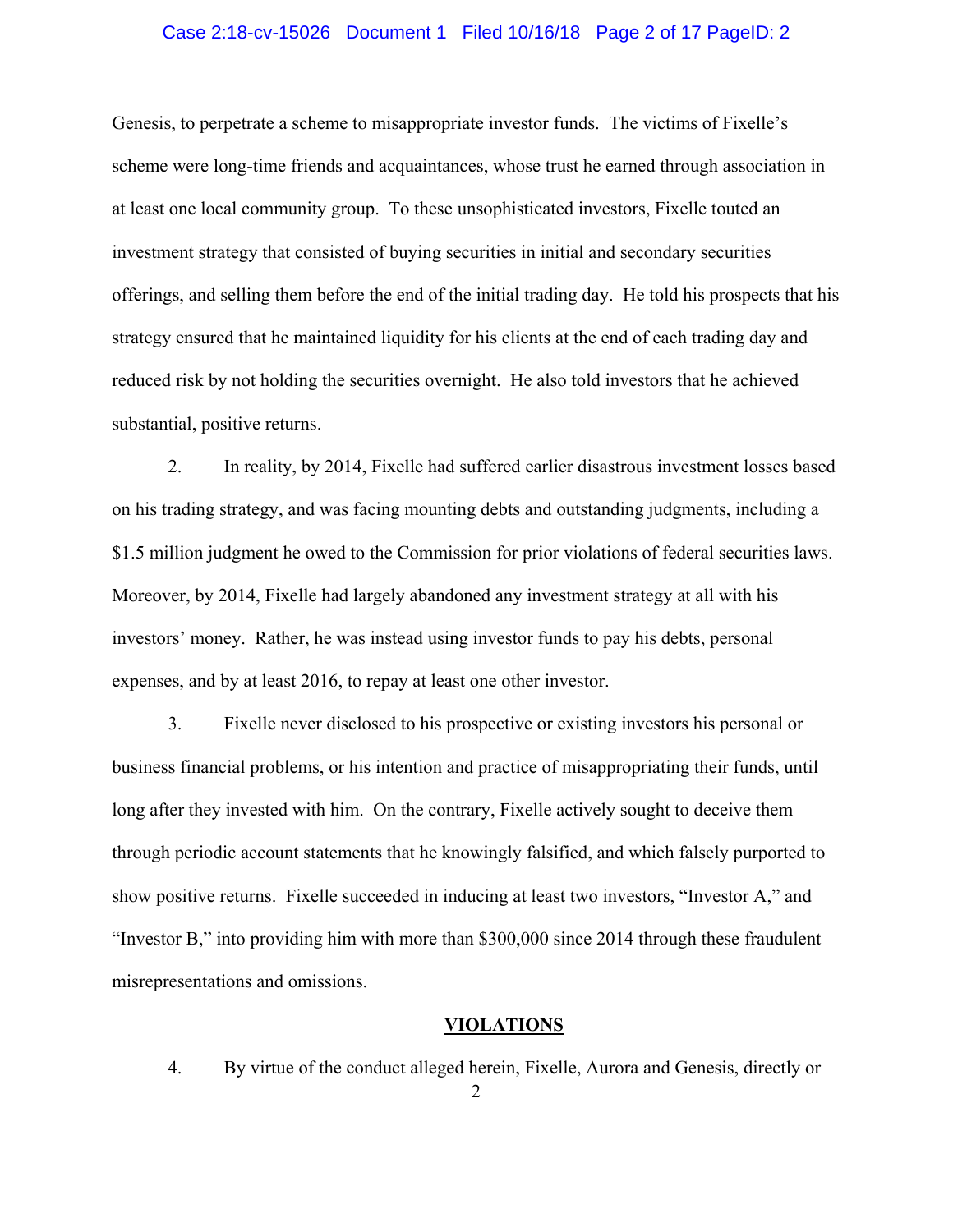#### Case 2:18-cv-15026 Document 1 Filed 10/16/18 Page 3 of 17 PageID: 3

indirectly, singly or in concert, have engaged, and unless restrained and enjoined will continue to engage in acts, practices, schemes and courses of business that constitute violations of Section 17(a) of the Securities Act of 1933 (the "Securities Act") [15 U.S.C. § 77q(a)], Section 10(b) of the Securities Exchange Act of 1934 (the "Exchange Act") [15 U.S.C. § 78j(b)] and Rule 10b-5 thereunder [17 C.F.R. § 240.10b-5], and Sections 206(1), 206(2) and 206(4) of the Investment Advisers Act of 1940 (the "Advisers Act") [15 U.S.C. §§ 80b-6(1), 80b-6(2) and 80b-6(4)], and Rule 206(4)-8 [17 C.F.R. § 275.206(4)-8] thereunder.

### **NATURE OF THE PROCEEDINGS AND RELIEF SOUGHT**

 5. The Commission brings this action pursuant to the authority conferred on it by Section 20(b) of the Securities Act [15 U.S.C. § 77t(b)], Section 21(d) of the Exchange Act [15 U.S.C. § 78u(d)], and Section 209(d) of the Advisers Act [15 U.S.C. § 80b-9(d)], seeking to permanently restrain and enjoin Defendants from engaging in the conduct, acts, practices, and courses of business alleged herein, and for such other equitable relief as may be appropriate or necessary for the benefit of investors.

 6. The Commission also seeks a final judgment ordering Defendants to disgorge their ill-gotten gains and pay prejudgment interest thereon and to pay civil money penalties pursuant to Section 20(d) of the Securities Act [15 U.S.C. § 77t(d)], Section 21(d)(3) of the Exchange Act [15 U.S.C. § 78u(d)(3)] and Sections 209(e) and 209(f) [15 U.S.C. §§ 80b-9(e) and 80b-9(f)] of the Advisers Act.

### **JURISDICTION AND VENUE**

 7. This Court has jurisdiction over this action, and venue lies in this District, pursuant to Sections 20(b), 20(d), and 22 of the Securities Act [15 U.S.C. §§ 77t(b), 77t(d), 77v], Sections 21 and 27 of the Exchange Act [15 U.S.C. §§ 78u and 78aa], and Section 209(d) of the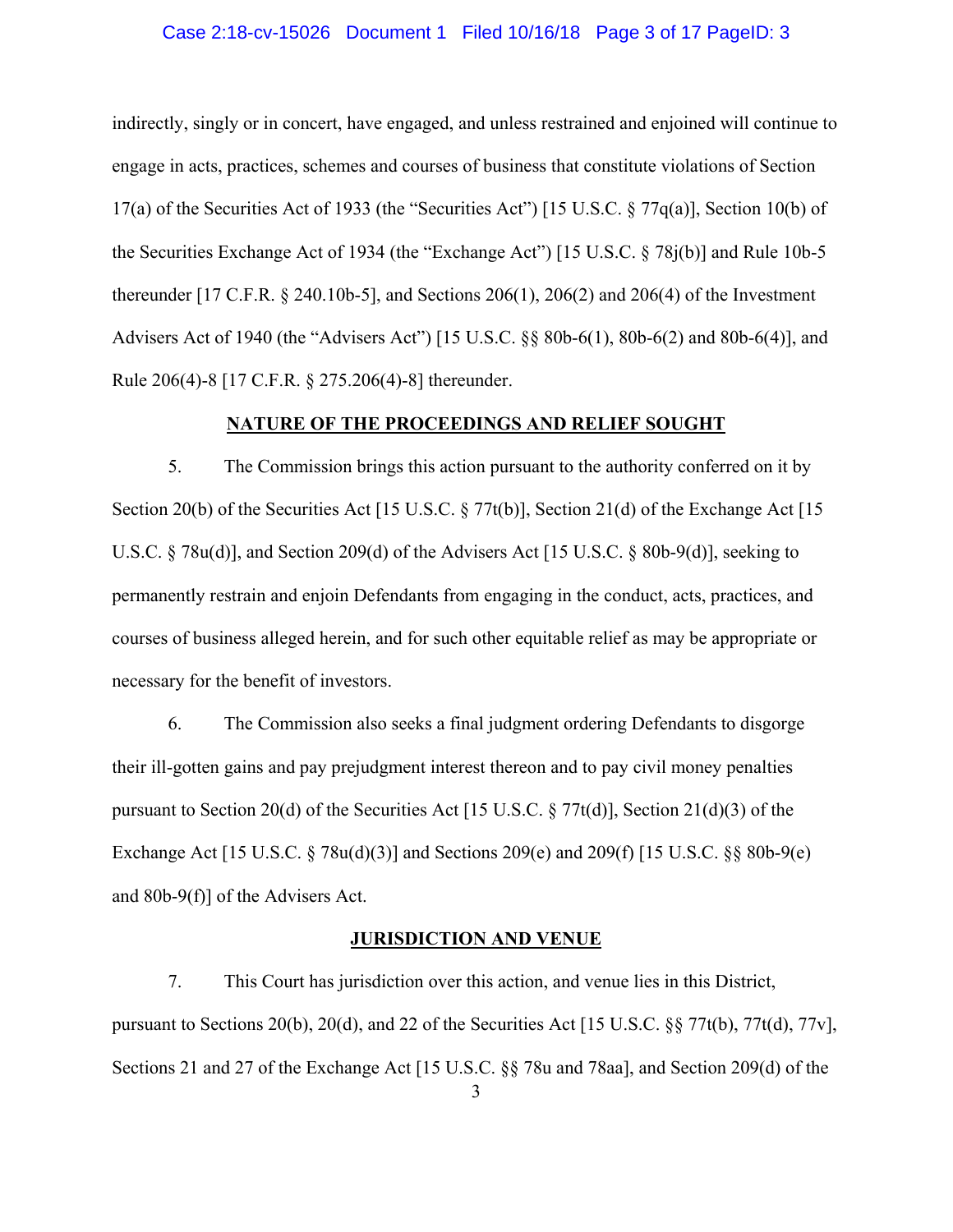Advisers Act [15 U.S.C. § 80b-9(d)]. Defendants, directly or indirectly, have made use of the means or instruments of transportation or communication in, and the means or instrumentalities of, interstate commerce, or of the mails, in connection with the transactions, acts, practices, and courses of business alleged herein. Some of these transactions, acts, practices and courses of business occurred in the District of New Jersey.

### **DEFENDANTS**

8. **Fixelle**, age 58, is a resident of Hillsdale, New Jersey, and is the principal of Aurora Capital Management, LLC and Genesis Advisory Services Corp.

9. **Genesis** is a Delaware limited liability company, with its principal place of business in Hillsdale, New Jersey. Genesis is an unregistered investment adviser, solely owned and operated by Fixelle and it has one administrative employee. Genesis was the general partner of Aurora, and Fixelle directed all trading decisions (to the extent he made any) for Genesis and Aurora.

 10. **Aurora** is a Delaware limited liability company, with its principal place of business in Lodi, New Jersey. Aurora was established in 2015, and represented to prospective investors that it is an unregistered limited partnership, managed by its general partner, Genesis.

#### **FACTS**

#### **A. Background**

11. In 1992, Fixelle founded Genesis Group L.P. ("the Genesis Fund"), an unregistered investment fund he advised through Genesis, with initially approximately \$1 to \$1.2 million in investments. By 2006, his strategy consisted of obtaining allocations of initial and secondary securities offerings from a network of brokers with whom he had developed relationships. Fixelle's stated strategy was to buy shares in these offerings, benefit from intra-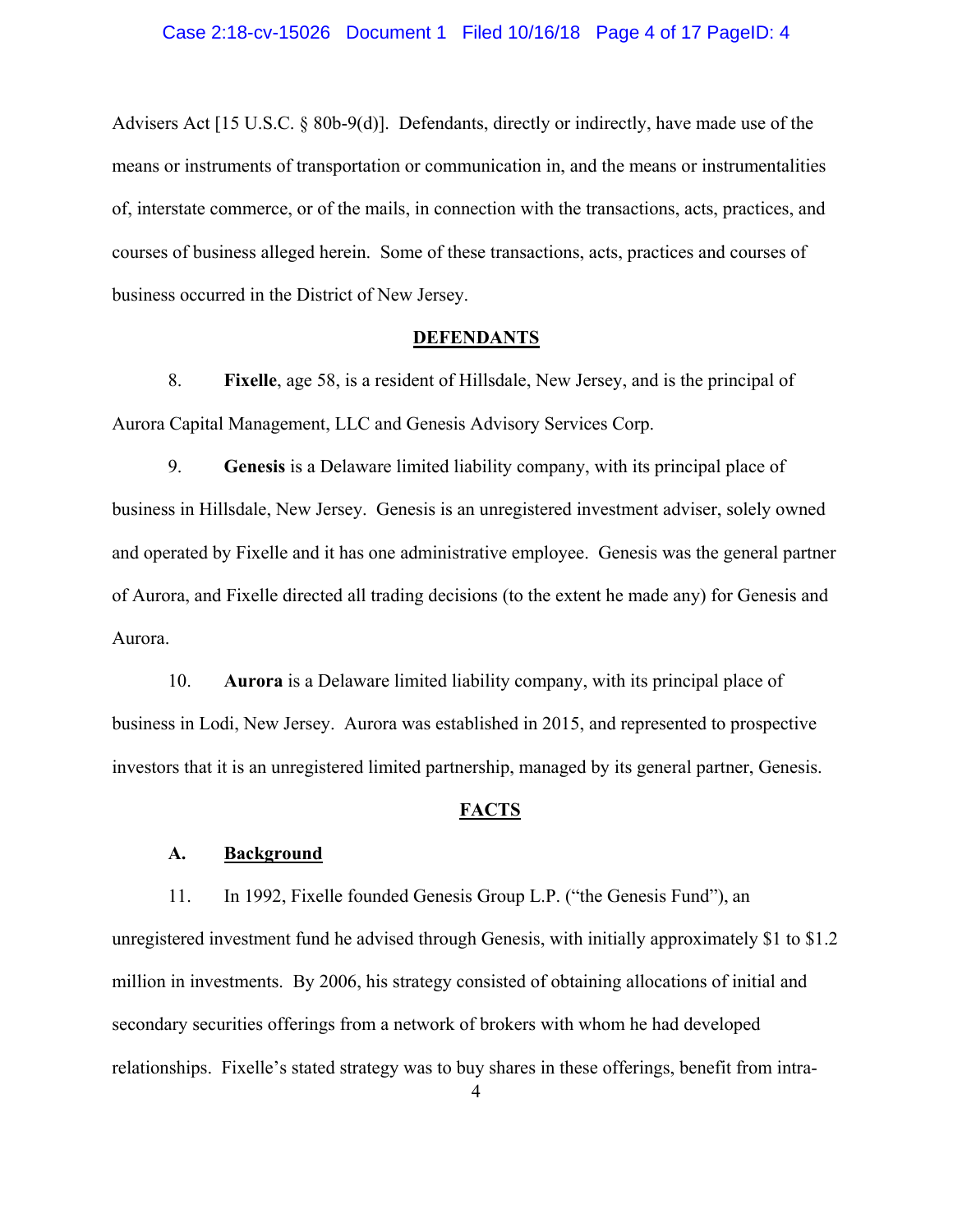#### Case 2:18-cv-15026 Document 1 Filed 10/16/18 Page 5 of 17 PageID: 5

day rises in trading prices, and then liquidate by the end of the trading day.

12. On May 21, 2014, the Commission entered an order (the "Order") against Fixelle, Genesis and another entity he controlled, finding that from June 2008 through November 2012, Fixelle traded or directed trading that violated Rule 105 in connection with 35 secondary and follow-on offerings. Rule 105 was enacted to prevent manipulative short selling prior to public offerings, and it prohibits short selling securities during a defined restricted period, and then subsequently purchasing the same securities in a covered follow-on or secondary offering.

13. The Commission, with the consent of Fixelle and Genesis (who neither admitted nor denied the findings contained in the Commission's order): (1) ordered Fixelle and Genesis to cease-and-desist from committing or causing any violations and any future violations of Rule 105; (2) censured them; and (3) ordered them to pay, jointly and severally, disgorgement of \$951,060.13, prejudgment interest of \$140,488.48 and a civil money penalty of \$492,394, for a total of \$1,583,942.61.

14. Fixelle made only one partial payment of \$100,000 due under the Order. On January 13, 2016, the Commission obtained a final judgment from the United States District Court for the District of New Jersey against him and Genesis enforcing the Order. *SEC v. Genesis Advisory Services Corp., et al.*, 15 Civ. 8181 (D.N.J. Jan. 13, 2016). Neither Fixelle nor Genesis has made any further payments in satisfaction of the Order, or the judgment of the District Court. Beginning in 2014, in addition to his outstanding obligation to the Commission, public records reflect that Fixelle has faced hundreds of thousands of dollars in mounting debts.

### **B. Defendants' Material Misrepresentations and Scheme to Defraud Investors**

15. In the midst of this growing financial pressure, Fixelle, beginning no later than 2014, began fraudulently inducing investments into Aurora, focusing his efforts on individuals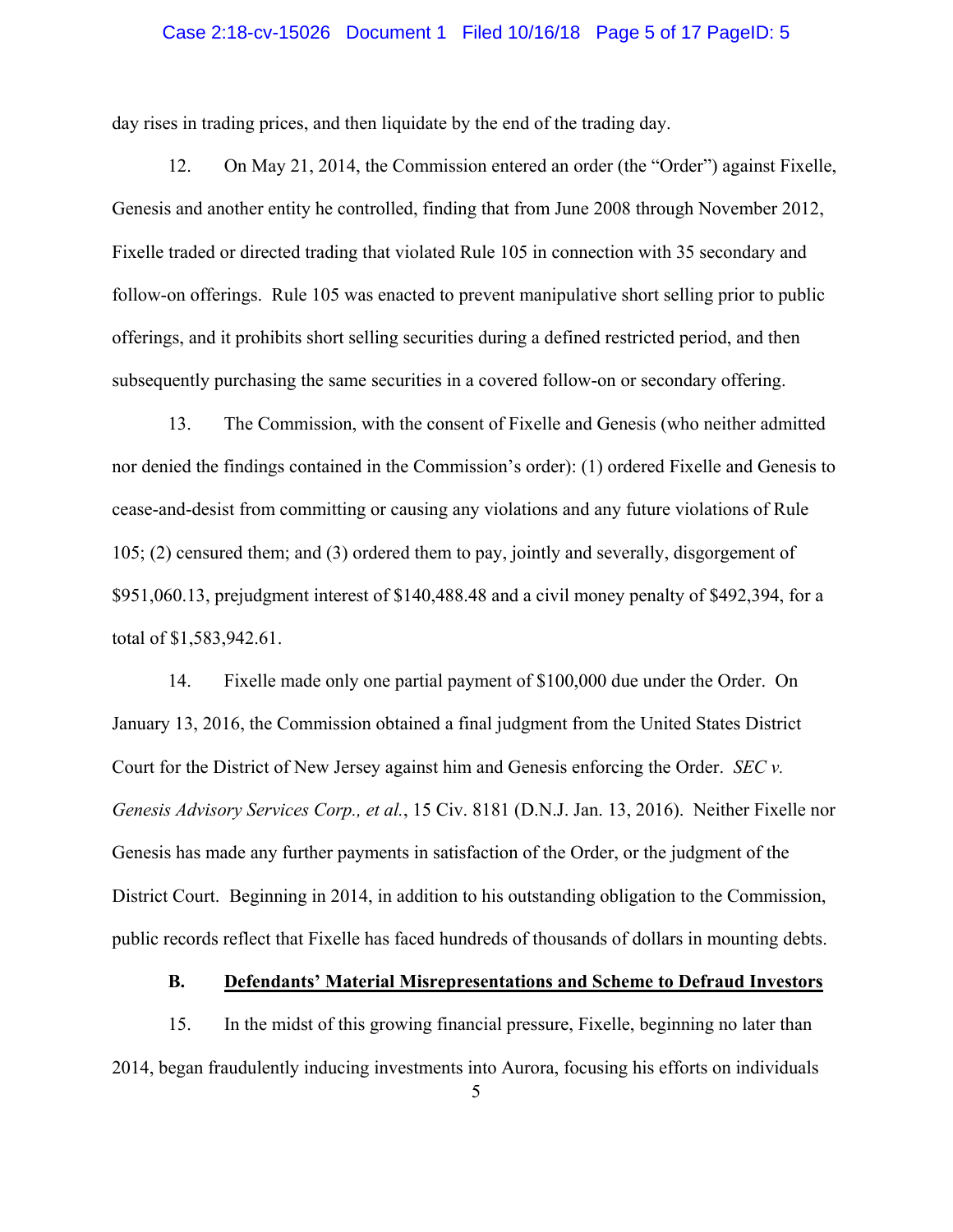#### Case 2:18-cv-15026 Document 1 Filed 10/16/18 Page 6 of 17 PageID: 6

whose trust he had gained from long associations at a local organizations.

16. To at least two of these individuals, Fixelle represented (as he had previously when marketing his Genesis Fund), that Aurora's investment strategy consisted of purchasing shares of initial public offerings on the first day of trading, and closing those positions the same day – a strategy he claimed ensured liquidity, reduced overnight risk, and consistently yielded substantial positive returns.

17. These claims, as Fixelle knew, were false. In reality, by 2014, Fixelle was seeking new investor funds primarily to pay his personal and family expenses and debts, and to make repayments to former investors, facts he never disclosed to these individuals. Through his deception, Fixelle succeeded in obtaining more than \$300,000 in investor proceeds from these two investors, all of which he misappropriated.

### **Investor A**

18. Investor A is a resident of Bergen County, New Jersey, who met Fixelle approximately fourteen years ago through a local organization, and they became close friends. From 2015 to 2017, Investor A invested a total of \$274,000 with Fixelle and Aurora, and, despite demands for repayment, has received nothing in return.

19. Fixelle initially solicited Investor A's investment by describing his purported expansive network of broker dealers, and his strategy of buying securities in initial public offerings and selling by the end of the day. Fixelle boasted a rate of return of 10% or better to Investor A, and said that the return would be higher the more money he invested.

 20. Fixelle also provided Investor A's accountant with a written summary of his investment strategy (consistent with his oral representations), together with a "Private Placement Memorandum & Subscription Agreement," which identified Aurora as the investment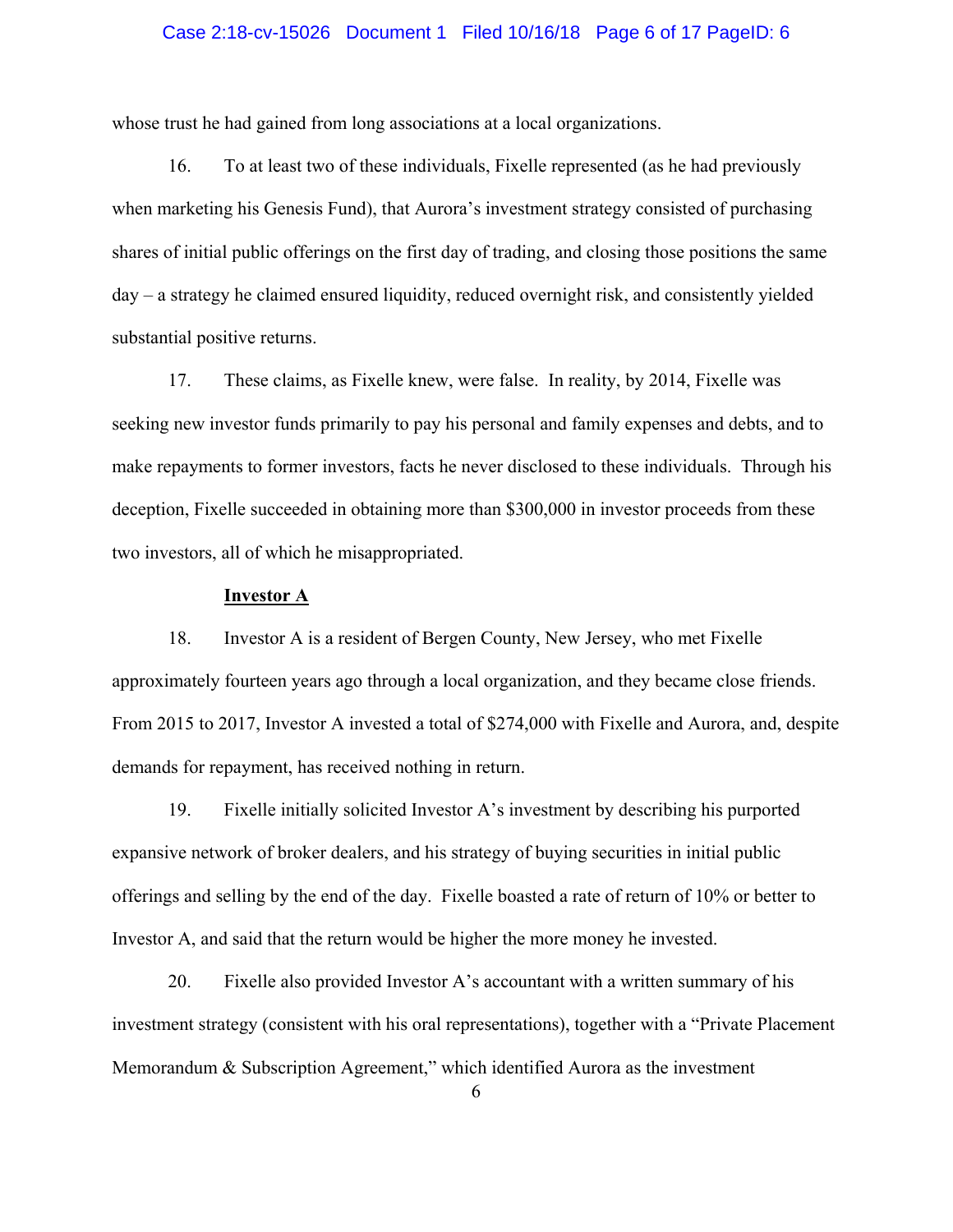#### Case 2:18-cv-15026 Document 1 Filed 10/16/18 Page 7 of 17 PageID: 7

partnership (with investors purchasing limited partnership interests) and Genesis as the managing or general partner of Aurora.

21. Investor A initially invested \$150,000 with Aurora, in a series of payments from October through November 2015. At no time before Investor A invested with Fixelle, did Fixelle ever disclose to Investor A his prior regulatory violations, his personal or business financial problems, or his intention and practice of misappropriating investor funds.

22. Defendants then sent Investor A account statements, signed by Fixelle as Aurora's General Partner, that consistently reported steady, positive returns. Defendants' statement for the period October 19, 2015 through December 31, 2015 reported that Investor A's \$150,000 investment had risen to \$152,760 by December 31, 2015. The statement Defendants sent for the period January 1, 2016 through March 31, 2016 reported a 1.425% gain for that quarter.

23. In May 2016, after Defendants sent those statements, Investor A invested another \$100,000 with Fixelle in two payments, and, in October 2017, an additional \$24,000, for a total investment of \$274,000. Defendants sent Investor A's accountant a statement for the period January 1, 2017 through December 31, 2017, which reported that Investor A's total investment had climbed \$32,134 in value as of that date – approximately  $12\%$  – for that calendar year.

24. These statements, as Defendants knew, were fictitious. Defendants sent the statements to deceive Investor A about the status of his investments and conceal Defendants fraud from Investor A, and also to induce additional investments from him. Fixelle had not invested Investor A's money – he misappropriated it. Fixelle used Investor A's \$150,000 initial investment primarily to pay Fixelle's sons, or for personal expenses such as credit cards, office rent, and condo association fees.

25. He also used Investor A's initial \$150,000 investment to pay his debts, including,

7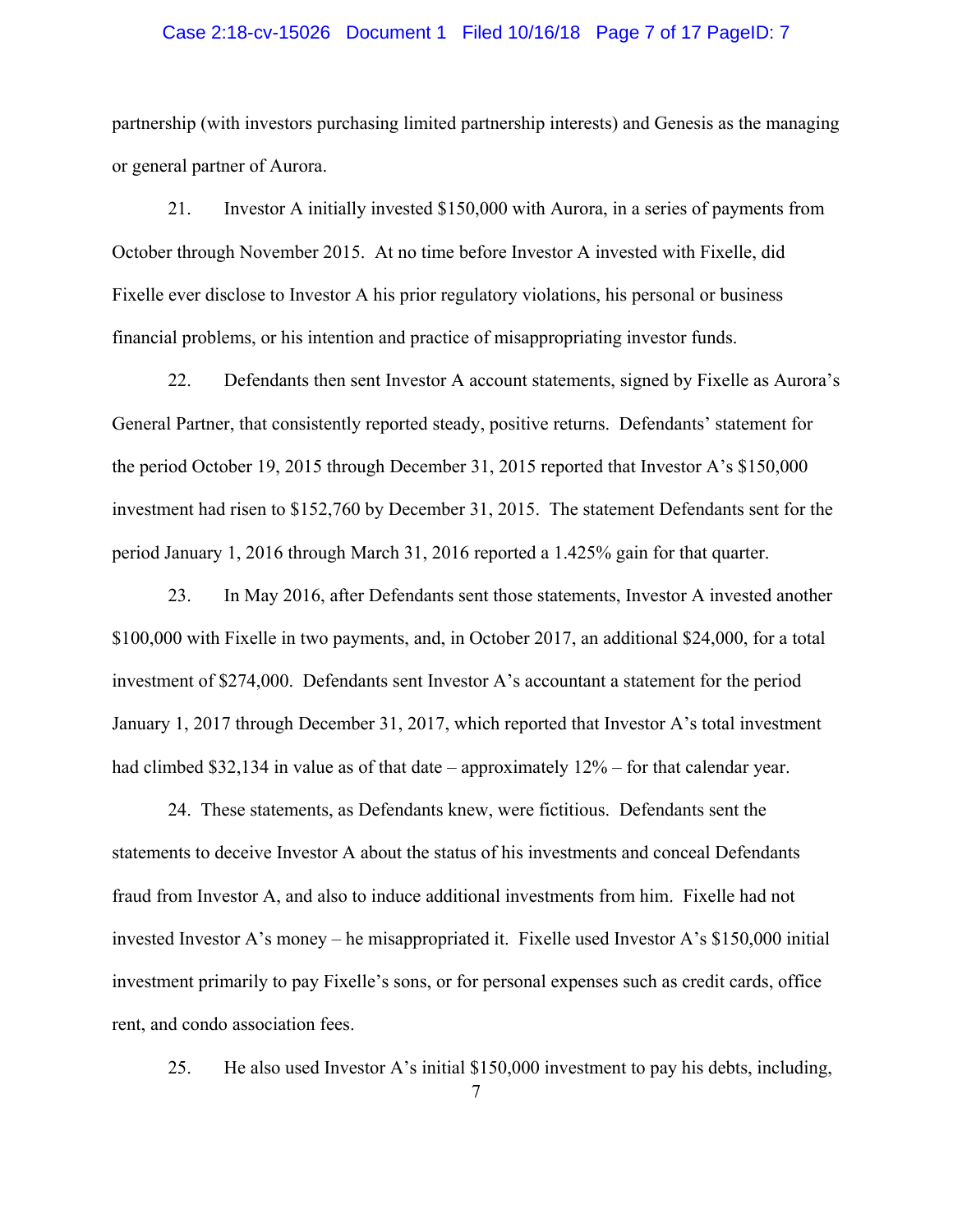#### Case 2:18-cv-15026 Document 1 Filed 10/16/18 Page 8 of 17 PageID: 8

on November 23, 2015, a payment Fixelle made to a business whose proprietors held a \$250,000 judgment against Fixelle.

26. From Investor A's second investment of \$100,000, Fixelle used \$20,000 in May 2016 to repay an earlier investor ("Investor B"), and another \$40,000 to repay another individual as well. Fixelle also misappropriated another \$29,900 of Investor A's investment by sending it to a business operated by Fixelle's son.

27. Fixelle's accountant, with the knowledge of and on behalf of Fixelle, also sent Investor A's accountant statements that purported to represent Aurora's account with the clearing broker-dealer, as evidence of Aurora's "underlying statement of assets." On information and belief, however, Fixelle physically altered the broker-dealer's statements before sending them to his accountant, so they would falsely reflect more than \$600,000 in assets. In truth – based on the broker-dealer's records – the account held only \$48.

 28. In early 2018, Investor A made a redemption request to Fixelle for \$50,000. Fixelle, stalling, falsely claimed in a text message to Investor A that he had "put in the request with [his] clearing firm," and that the firm was "running it up the flagpole." In June 2018, after Fixelle had still not honored Investor A's redemption request, Fixelle visited Investor A's office, and told him that his money was gone. Fixelle offered to put Investor A's name on the deed to his home and to get a new job to pay Investor A back, and also told him that he could send Fixelle to jail if he wanted. Investor A has had no subsequent contact with Fixelle, nor any repayment of his \$274,000.

### **Investor B**

29. Investor B also is not a sophisticated investor, and met Fixelle in a local organization, approximately fifteen years ago. Before he invested, Fixelle explained to Investor

8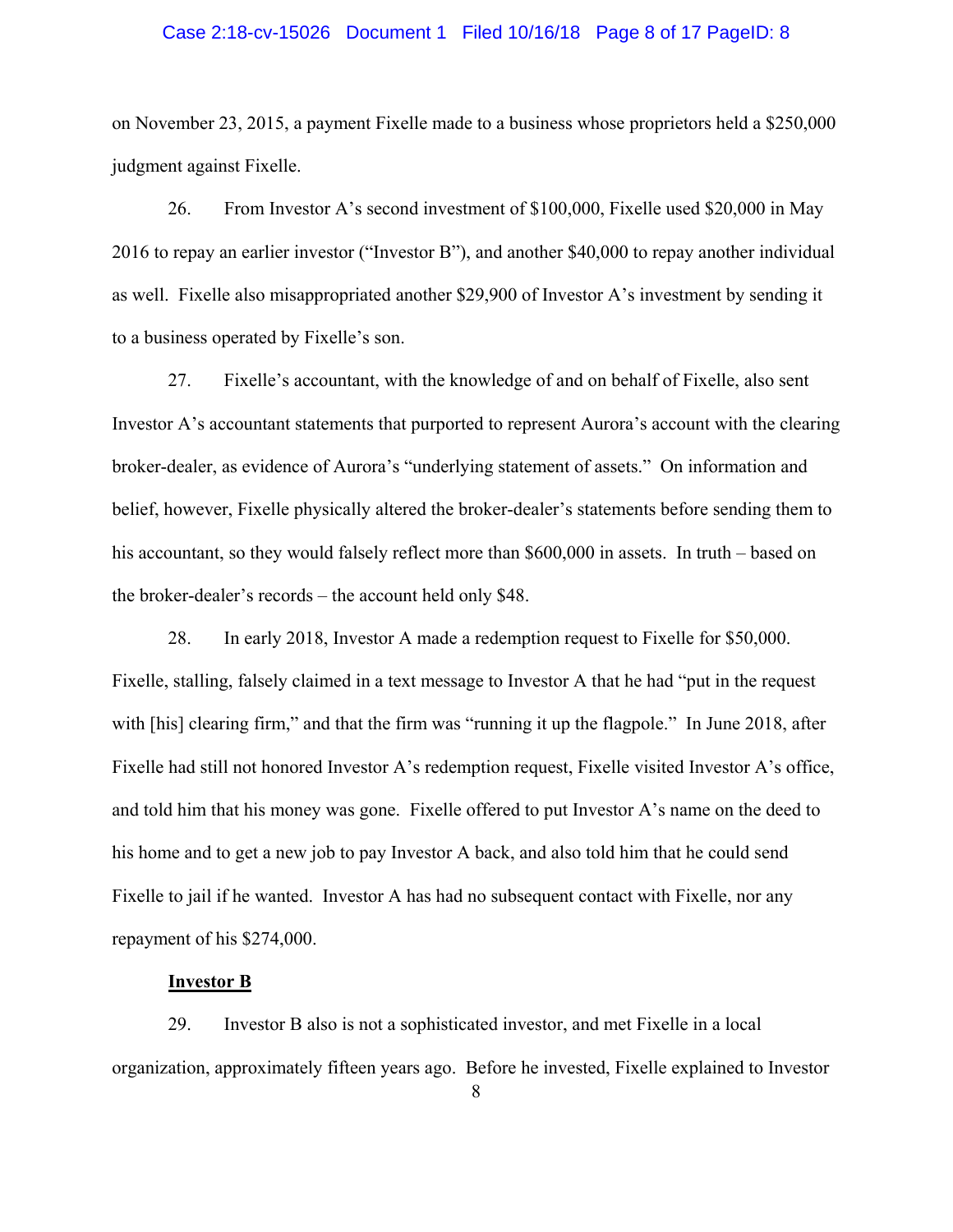#### Case 2:18-cv-15026 Document 1 Filed 10/16/18 Page 9 of 17 PageID: 9

B that he engaged in day trading, and thus that he was liquid every night, meaning that he sold the securities before the day ended. Beginning in January 2007 and continuing to September 2015, Investor B transferred a total of approximately \$2.8 million to Fixelle for investment in the Genesis Fund, \$45,000 of which he transferred within the past five years. Over the same period, Investor B has been paid approximately \$1.9 million, with the last payment occurring in February 2018, for \$8,000. At no time before Investor B invested did Fixelle ever disclose to Investor B his personal or business financial problems, or his intention and practice of misappropriating investor funds.

30. Fixelle sent Investor B an account statement dated September 30, 2017 that knowingly and falsely reflected a balance of \$902,724.55. In reality, however, Fixelle had lost or misappropriated much if not all of Investor B's balance in the account.

 31. In January 2018, Investor B asked Fixelle to liquidate approximately \$210,000 from his accounts. As he did with Investor A, Fixelle first attempted to stall Investor B, by falsely claiming there was an issue with the clearing company, and as a result Fixelle repaid only a small portion of Investor B's investment. In May 2018, Fixelle confessed to Investor B that his money was completely gone, and gave him empty promises that he would repay him from the sale of a property or from personal funds that he expected to receive. Since the days immediately following Fixelle's admission that Investor B's money was gone, Investor B and Fixelle have not spoken.

32. In fact, Investor B's money was gone because, by no later than 2014, Fixelle was misappropriating much if not all of his funds, and using them to pay personal expenses and debts. For example, on July 31, 2014, Investor B invested \$8,000, which was deposited into a Genesis account at Wells Fargo that had a balance of \$1,733. Those funds were co-mingled with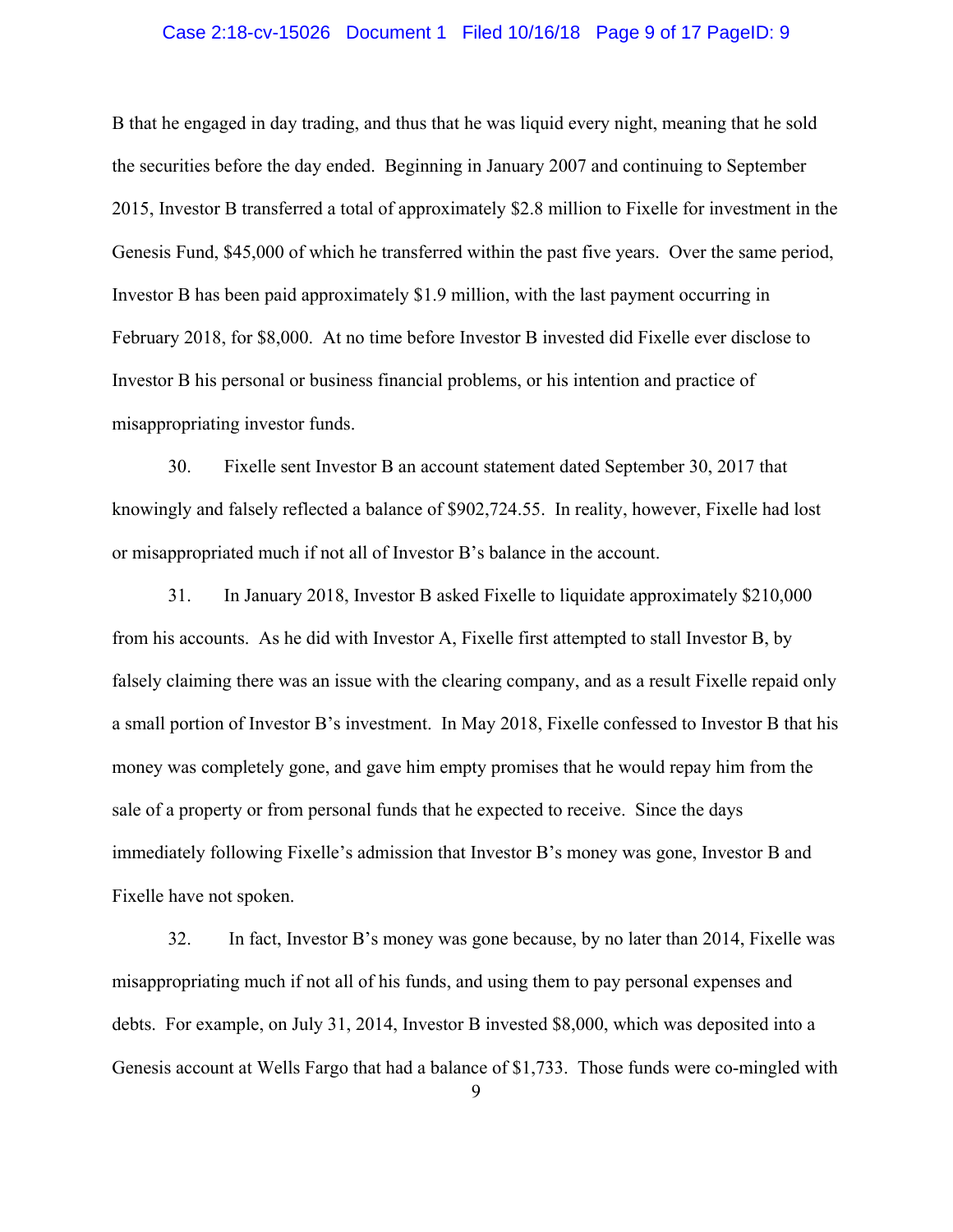### Case 2:18-cv-15026 Document 1 Filed 10/16/18 Page 10 of 17 PageID: 10

a \$13,000 deposit from another Fixelle entity. None of the money was invested. It was instead spent as follows:

- \$4,439 to make payments on personal credit cards;
- \$5,463 to make a payment on a personal loan at Hudson City Savings and Loan;
- \$5,334 to pay Fixelle's mortgage;
- \$200 to the "Bruce Fixelle Irrevocable Trust";
- \$950 withdrawn in cash; and
- \$2,666 to pay health insurance premiums.

 33. In addition, some of Investor B's redemptions were paid with funds from Investor A and other individuals. As described above, Fixelle sent \$20,000 of Investor A's investment in May 2016 to fund Investor B's redemption later that month. In May 2015, Fixelle sent Investor B funds he had received from another individual to partially redeem \$20,000 to Investor B. In January 2016, Fixelle again sent Investor B funds he had received from still another individual, to partially redeem \$40,000 to Investor B**.** 

### **FIRST CLAIM FOR RELIEF**

## **Violations of Section 17(a) of the Securities Act (All Defendants)**

34. Paragraphs 1 to 33 are re-alleged and incorporated by reference as if fully set forth herein.

35. By engaging in the acts and conduct alleged above, Defendants, directly or indirectly, in the offer or sale of securities by the use of any means or instruments of transportation or communication in interstate commerce or by use of the mails: (a) with scienter, employed, and/or is employing, devices, schemes, or artifices to defraud; (b) obtained, and/or is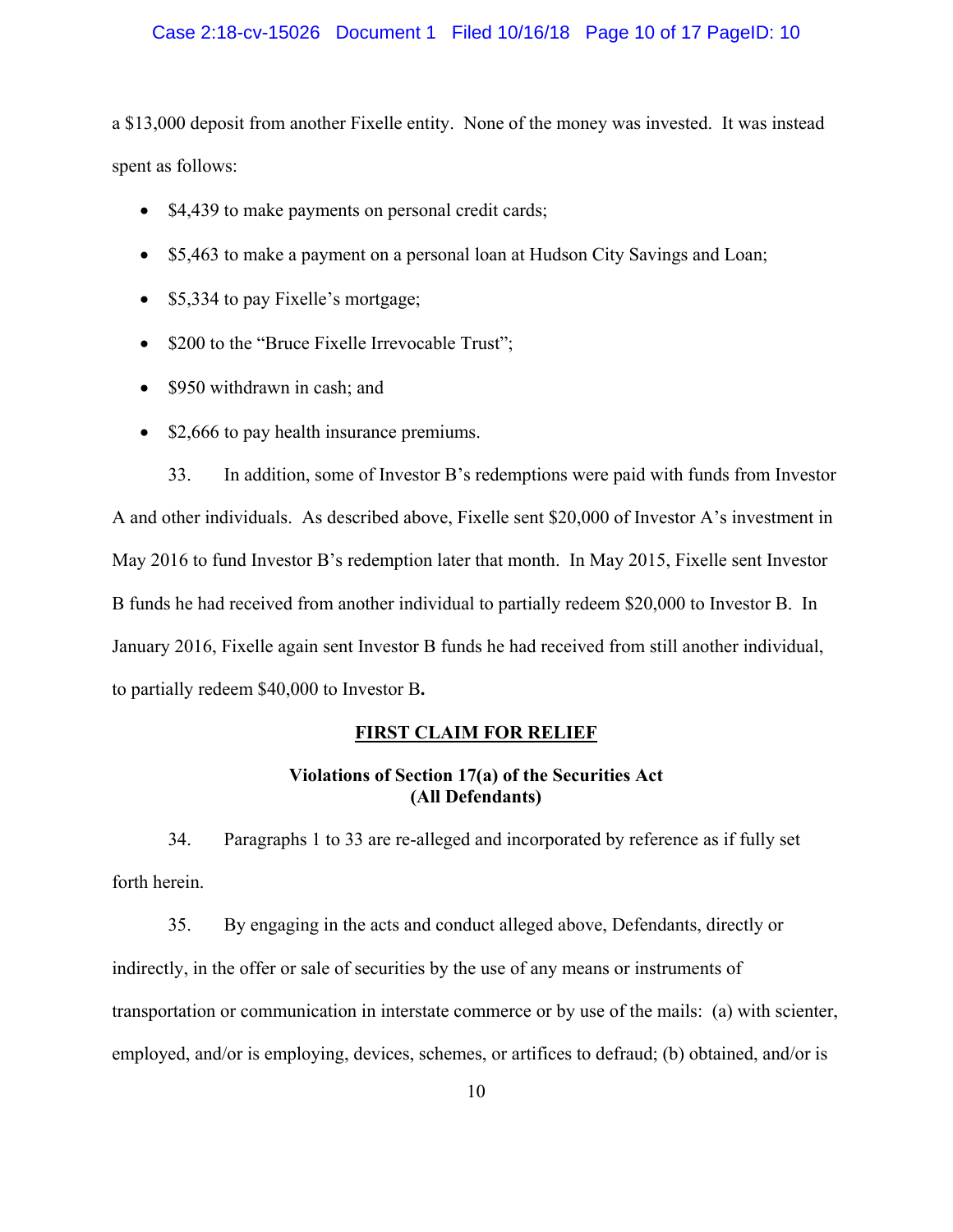### Case 2:18-cv-15026 Document 1 Filed 10/16/18 Page 11 of 17 PageID: 11

obtaining, money or property by means of untrue statements of material fact or by omitting to state a material fact necessary in order to make statements made, in light of the circumstances under which they were made, not misleading; and (c) engaged, and/or is engaging, in transactions, practices, or courses of business which operated or would operate as a fraud or deceit upon the purchasers.

36. By reason of the foregoing, Defendants have violated and, unless restrained and enjoined, will continue to violate Section 17(a) of the Securities Act [15 U.S.C. § 77q(a)].

### **SECOND CLAIM FOR RELIEF**

# **Violations of Section 10(b) of the Exchange Act and Rule 10b-5 Thereunder (All Defendants)**

37. Paragraphs 1 to 33 are re-alleged and incorporated by reference as if fully set forth herein.

38. By engaging in the acts and conduct alleged above, Defendants, directly or indirectly, in connection with the purchase or sale of securities, by the use of any means or instrumentality of interstate commerce, or of the mails, or of any facility of any national securities exchange, with scienter: (a) employed, and/or is employing, devices, schemes, or artifices to defraud; (b) made, and/or is making, untrue statements of material fact or omitted to state material facts necessary in order to make the statements made, in light of the circumstances under which they were made, not misleading; and (c) engaged, and/or is engaging, in acts, practices, or courses of business which operated or would operate as a fraud or deceit upon any person.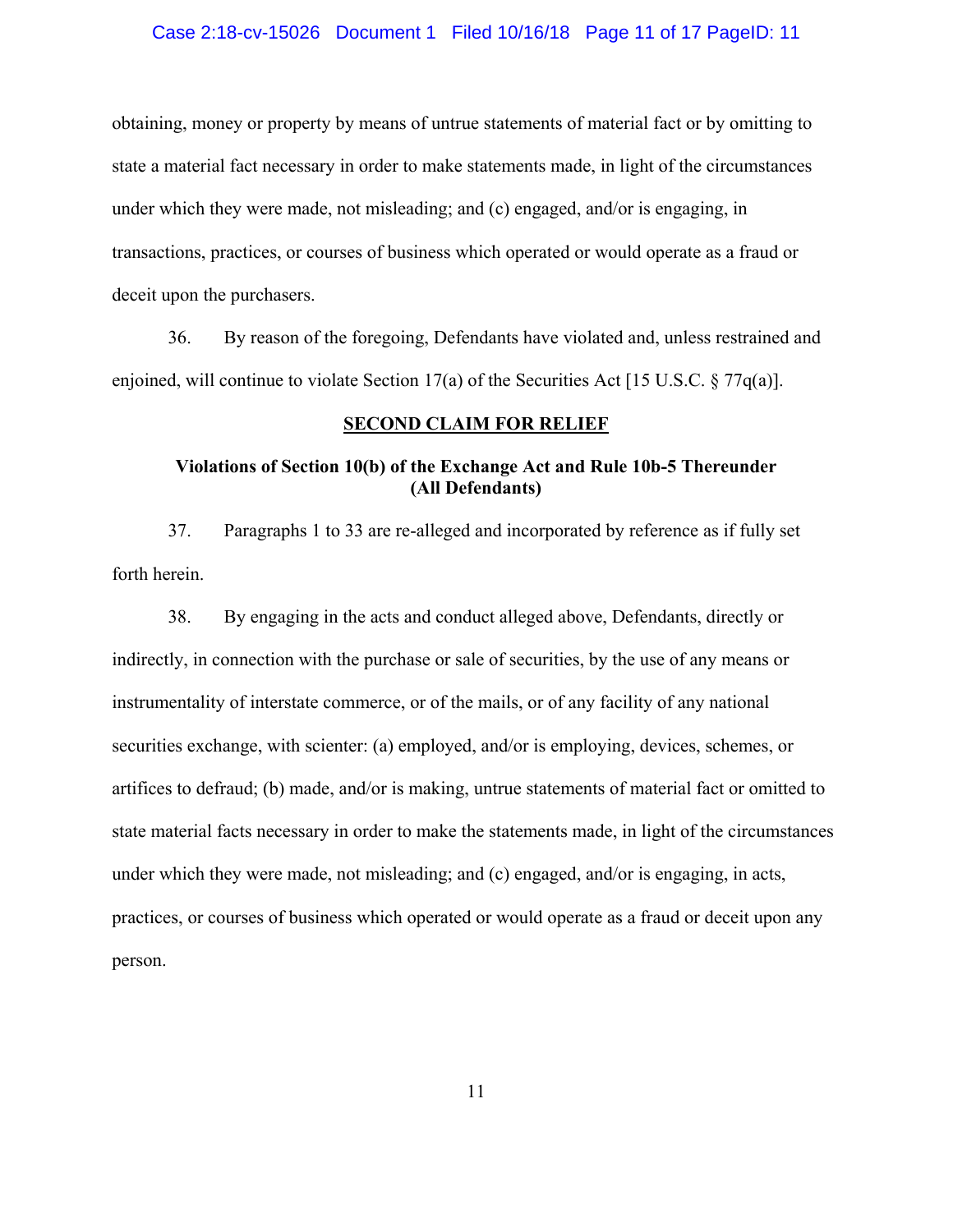### Case 2:18-cv-15026 Document 1 Filed 10/16/18 Page 12 of 17 PageID: 12

39. By reason of the foregoing, Defendants have violated and, unless restrained and enjoined, will continue to violate Section 10(b) of the Exchange Act [15 U.S.C. § 78j(b)] and Rule 10b-5 thereunder [17 C.F.R. § 240.10b-5].

### **THIRD CLAIM FOR RELIEF**

## **Violations of Sections 206(1) and 206(2) of the Advisers Act (Defendants Fixelle and Genesis)**

40. Paragraphs 1 to 33 are re-alleged and incorporated by reference as if fully set forth herein.

41. Defendants Fixelle and Genesis, directly or indirectly, knowingly or recklessly, by use of the mails or any means or instrumentality of interstate commerce, while acting as investment advisers within the meaning of Section 202(11) of the Advisers Act [15 U.S.C. § 80b-2(11)], have: (a) employed devices, schemes, and artifices to defraud a client or prospective client; and/or (b) engaged in transactions, practices, or courses of business which operate as a fraud or deceit upon a client or prospective client.

42. Defendants knew or were reckless in not knowing of the activities described herein.

43. By reason of the foregoing, Defendants Fixelle and Genesis have each violated, and unless enjoined will likely again violate, Sections 206(1) and 206(2) of the Advisers Act [15 U.S.C. §§ 80b-6(1) and 80b-6(2)].

### **FOURTH CLAIM FOR RELIEF**

# **Violations of Section 206(4) of the Advisers Act and Rule 206(4)-8 (Defendants Fixelle and Genesis)**

44. Paragraphs 1 to 33 are re-alleged and incorporated by reference as if fully set forth herein.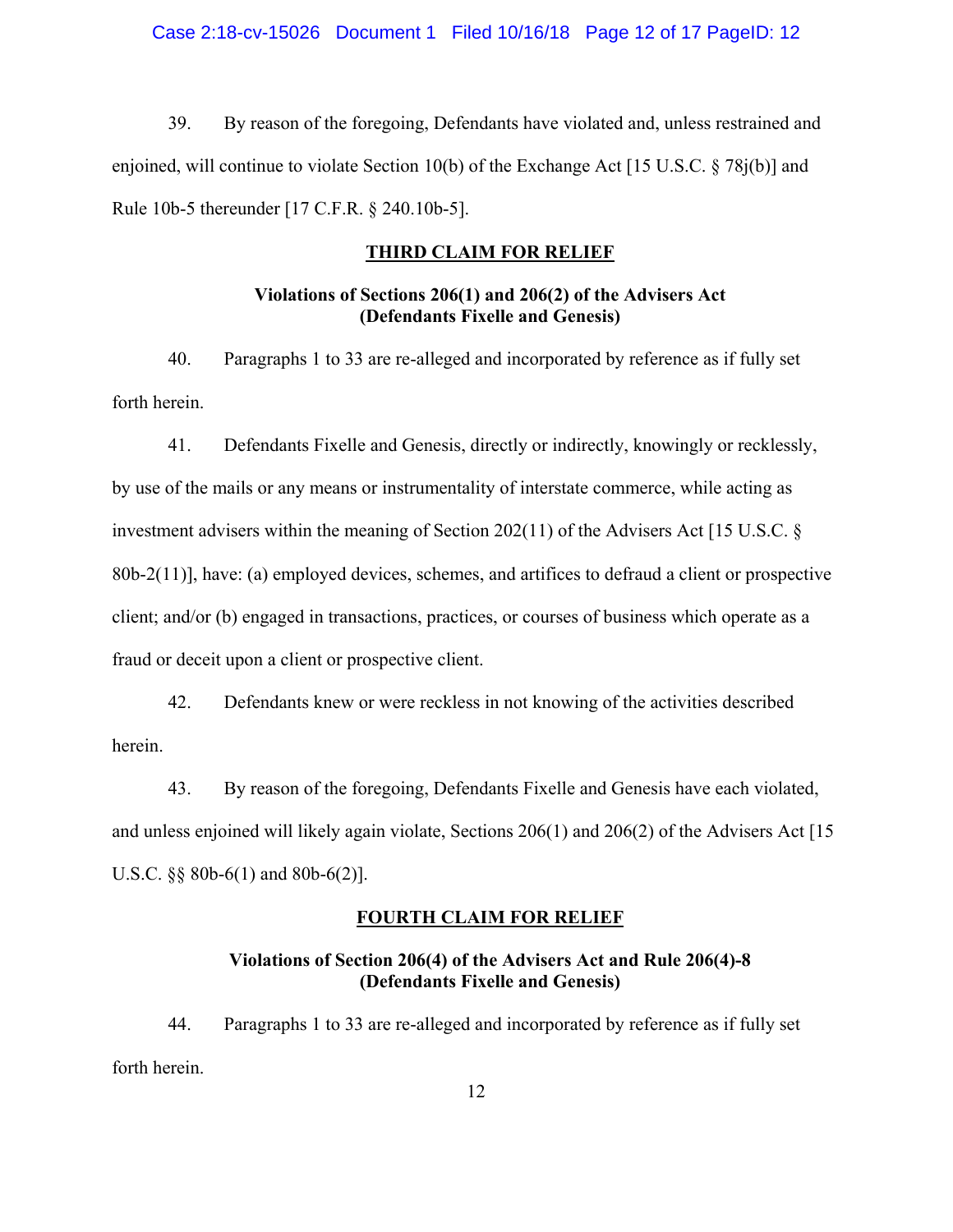### Case 2:18-cv-15026 Document 1 Filed 10/16/18 Page 13 of 17 PageID: 13

45. Section 206(4) of the Advisers Act [15 U.S.C. § 80b-6(4)] provides that it is unlawful for an investment adviser to engage in an act, practice, or course of business which is fraudulent, deceptive, or manipulative, and that the Commission shall issue rules to define and prescribe measures to prevent such misconduct. Rule 206(4)-8 issued under the Advisers Act [17 C.F.R. § 275.206(4)-8] provides that it is unlawful for an investment adviser to a pooled investment vehicle: (a) to make an untrue statement of a material fact or to omit to state a material fact necessary to make the statements made, in the light of the circumstances under which they were made, not misleading, to any investor or prospective investor in the pooled investment vehicle; or (b) to engage in any act, practice, or course of business that is fraudulent, deceptive, or manipulative with respect to any investor or prospective investor in the pooled investment vehicle. Rule 206(4)-8 defines a "pooled investment vehicle" to include an investment company as defined in Section 3(a) of the Investment Company Act of 1940 [15 U.S.C. § 80a-3(a)].

46. By reason of the foregoing, Defendants Fixelle and Genesis have each violated, and unless enjoined will likely again violate, Section 206(4) of the Advisers Act [15 U.S.C. § 80b-6(4)] and Rule 206(4)-8 [17 C.F.R. § 275.206(4)-8] thereunder.

#### **PRAYER FOR RELIEF**

 WHEREFORE, the Commission respectfully requests that the Court grant the following relief:

I.

 A Final Judgment finding that the Defendants violated the securities laws and rules promulgated thereunder as alleged against them herein;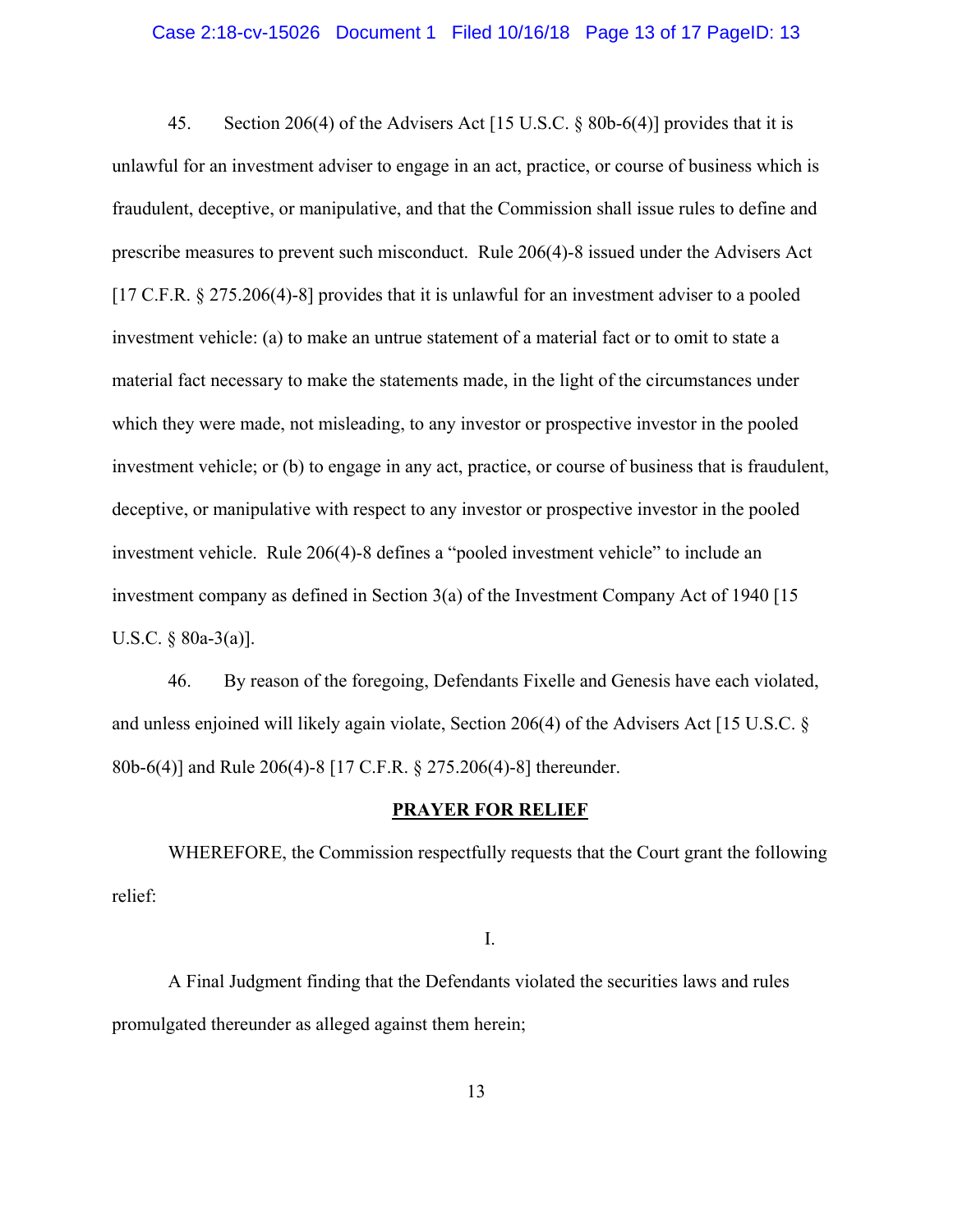### II.

 A Final Judgment permanently restraining and enjoining the Defendants and their agents, servants, employees and attorneys and all persons in active concert or participation with them who receive actual notice of the injunction by personal service or otherwise, and each of them, from committing future violations of Securities Act Section 17(a) [15 U.S.C. § 77q(a)], Exchange Act Section 10(b) [15 U.S.C. § 78j(b)], and Rule 10b-5 thereunder [17 C.F.R. § 240.10b-5];

### III.

A Final Judgment permanently restraining and enjoining the Defendants Fixelle and Genesis, and their agents, servants, employees and attorneys and all persons in active concert or participation with them who receive actual notice of the injunction by personal service or otherwise, and each of them, from committing future violations of Advisers Act Sections 206(1), 206(2), and 206(4) [15 U.S.C. §§ 80b-6(1), 80b-6(2), and 80b-6(4)] and Rule 206(4)-8 [17 C.F.R. § 275.206(4)-8] thereunder;

### IV.

 A Final Judgment directing the Defendants to disgorge their ill-gotten gains, plus prejudgment interest;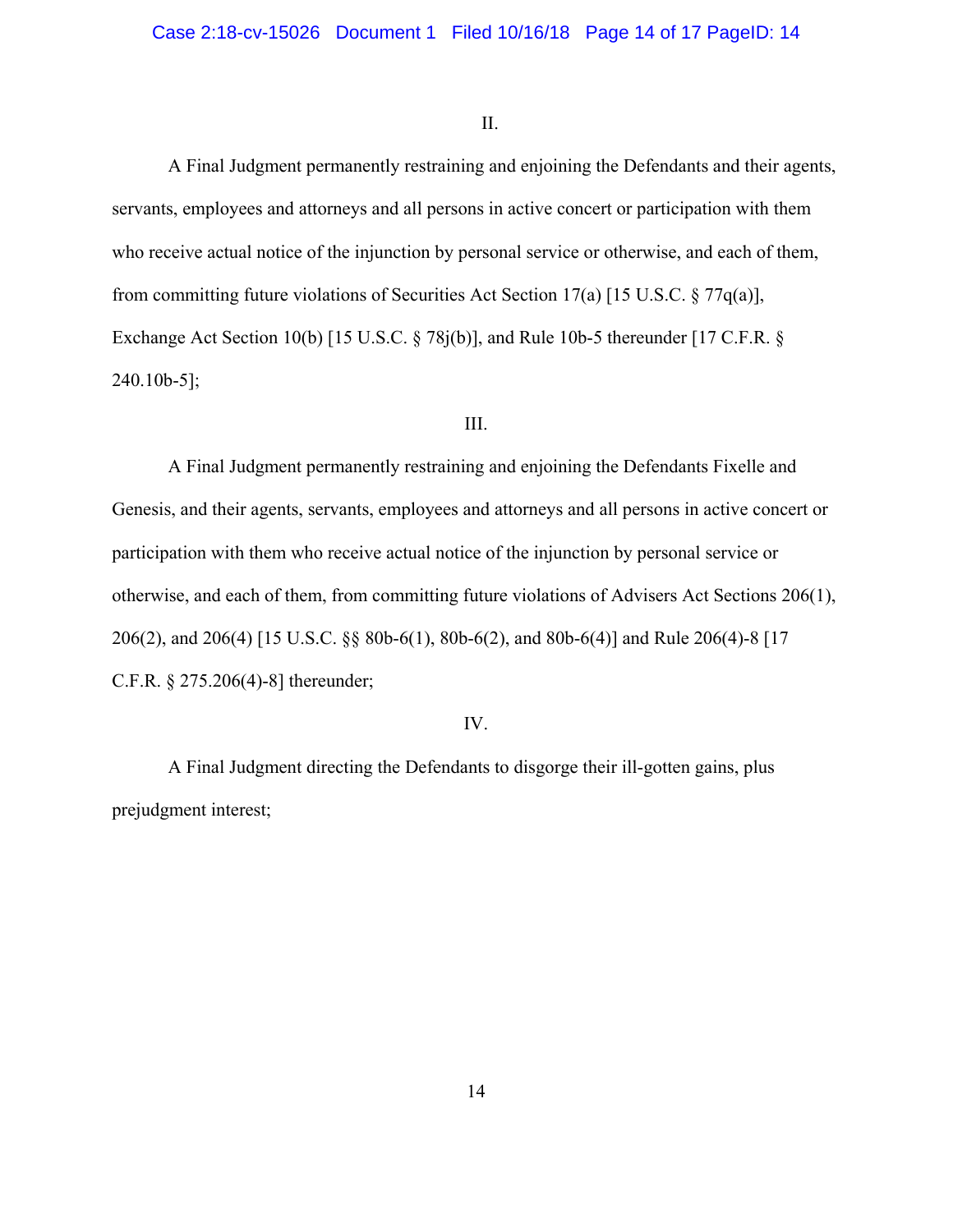### V.

<sup>A</sup> Final Judgment directing Defendant to pay civil money penalties pursuant to Section

<sup>2</sup>0(d) of the Securities Act [ 15 U.S.C. § 77t(d)], Section 21(d)(3) of the Exchange Act [ 15 U.S.C.

§ 78u(d)(3)], and Section 209(e) of the Advisers Act; and

VI.

Such other and further relief the Court deems just and proper.

Dated: October 16, 2018 New York, New York

SECURITIES AND EXCHANGE COMMISSION

By:

Lara Shalov Mehraban <sup>A</sup>ssociate Regional Director

<sup>A</sup>ttorney for Plaintiff SECURITIES AND EXCHANGE COMMISSION <sup>N</sup>ew York Regional Office <sup>B</sup>rookfield Place, 200 Vesey Street, Ste. 400 New York, New York 10281-1022 (212) 336-9144 (Janna Berke) <sup>E</sup>mail: berkej@sec.gov

Of Counsel:

Marc P. Berger Sandeep Satwalekar Richard G. Primoff Andrew Dean Janna Berke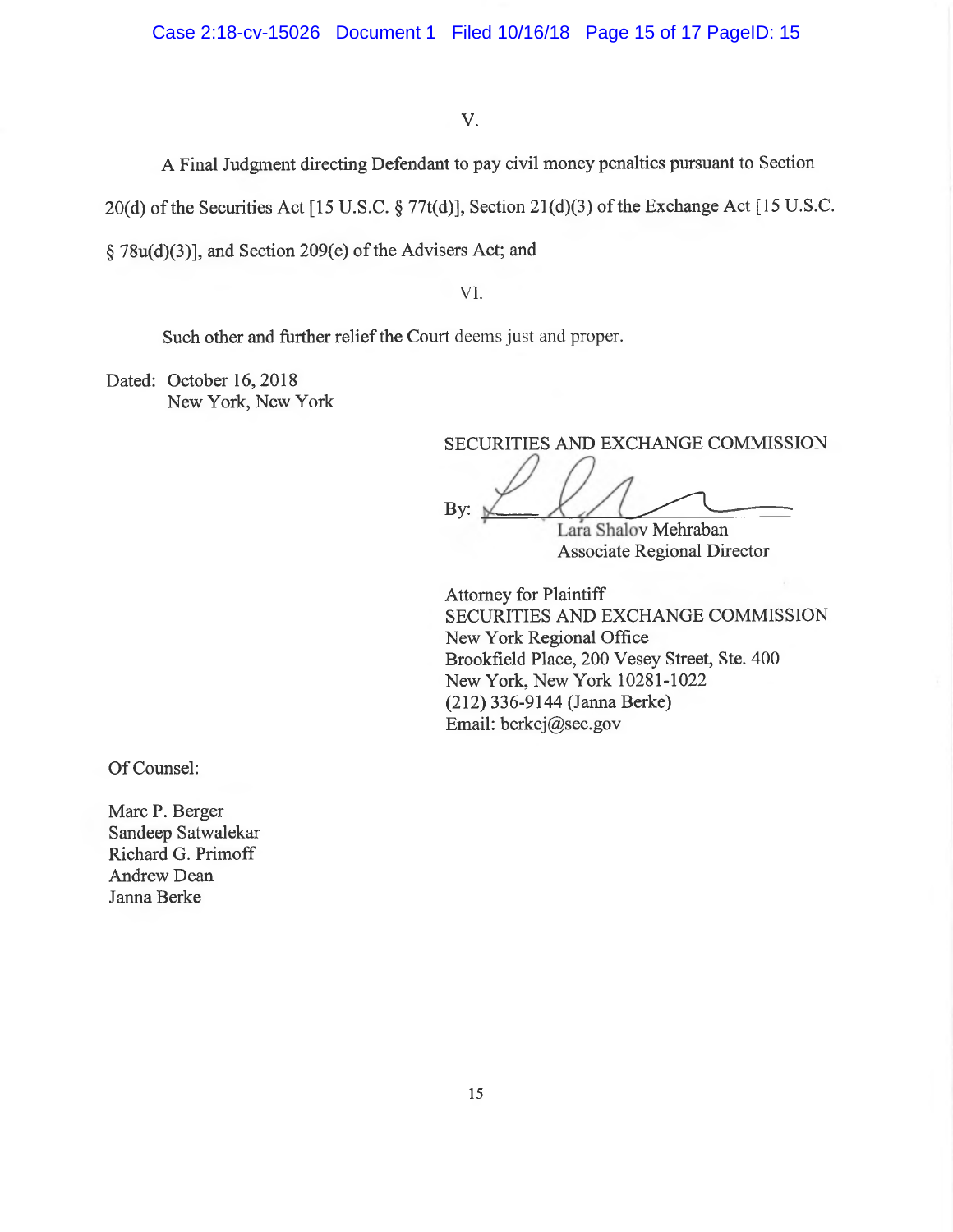## **UNITED STATES DISTRICT COURT DISTRICT OF NEW JERSEY**

**Marc Berger Lara Shalov Mehraban Sandeep Satwalekar Richard G. Primoff Andrew Dean Janna Berke Attorneys for the Plaintiff SECURITIES AND EXCHANGE COMMISSION New York Regional Office Brookfield Place 200 Vesey Street, Suite 400 New York, NY 10281-1022 (212) 336- 9144 (Berke)**

## **UNITED STATES DISTRICT COURT DISTRICT OF NEW JERSEY**

**SECURITIES AND EXCHANGE COMMISSION,** 

**Plaintiff,** 

**v.** 

**BRUCE J. FIXELLE, AURORA CAPITAL MANAGEMENT, LLC, and GENESIS ADVISORY SERVICES CORP.,** 

**Defendants,** 

**18 Civ. \_\_\_\_\_\_\_\_\_\_\_** 

**Designation of Agent for Service** 

Pursuant to Local Rule 101.1(f), because the Securities and Exchange Commission (the

"Commission") does not have an office in this District, the United States Attorney for the District of New Jersey is hereby designated as eligible as an alternative to the Commission to receive service of all notices or papers in the captioned action. Therefore, service upon the Chief of the Economic Crimes Unit of the United States Attorney's Office for the District of New Jersey, 970 Broad Street, Newark, New Jersey 07102, shall constitute service upon the